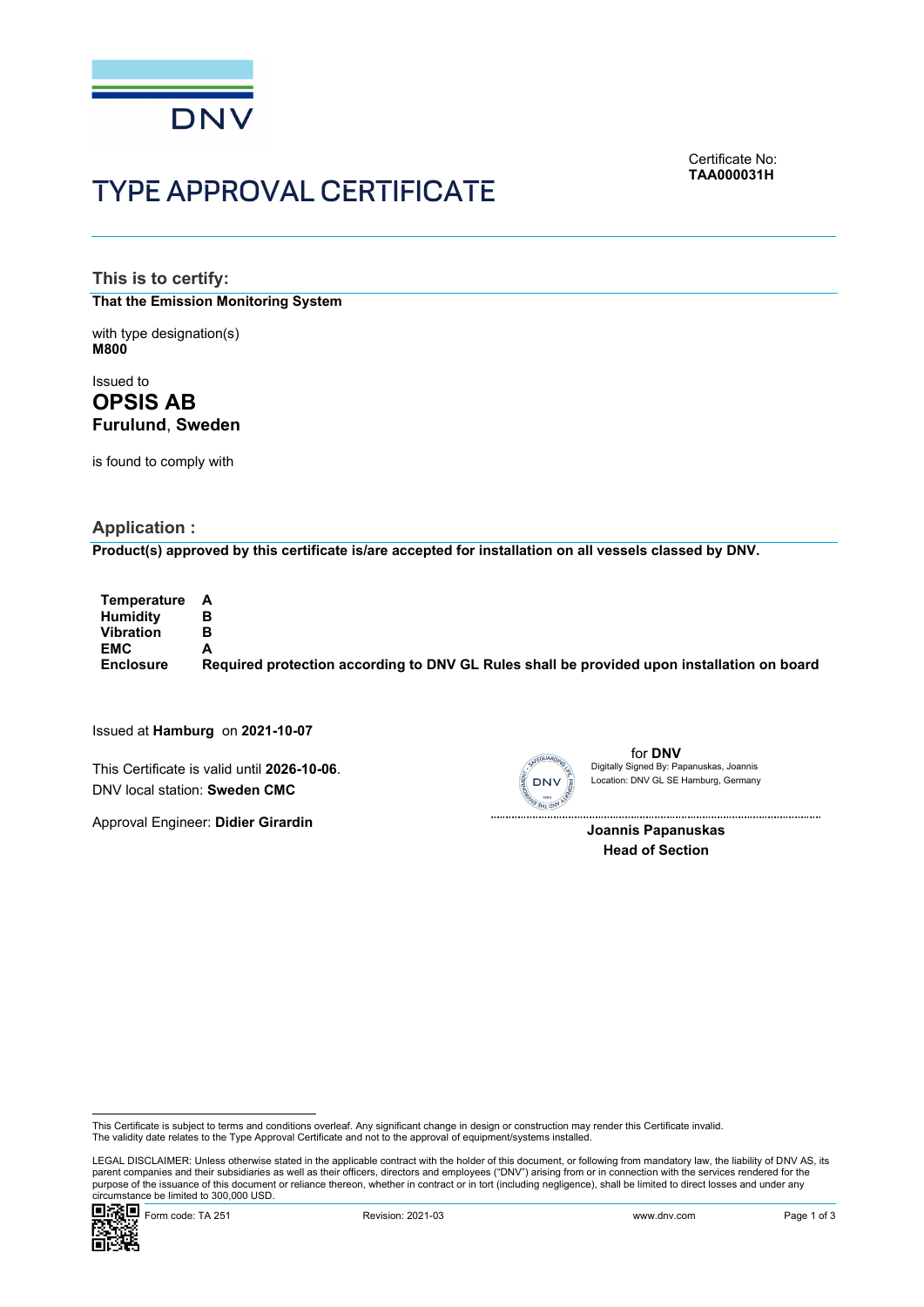

### **Product description**

Opsis M800 – Emission Monitoring System by Optical, non-contact, cross-duct technique

measures SO2, CO2 and NOx using the reference methods NDUV and NDIR.

#### **M800 Marine System with the main components**

| Model name/type | <b>Designation</b>         | <b>Added info</b>                                                            |
|-----------------|----------------------------|------------------------------------------------------------------------------|
| AR620M          | Analyzer                   | SO <sub>2</sub> . CO <sub>2</sub> and NO <sub>x</sub>                        |
| ER060M          | <b>Optical Emitter</b>     |                                                                              |
| ER062M          | <b>Optical Receiver</b>    | transmit and receive light over a light path up to 5m                        |
| OF060R/OF100B   | <b>Optical Fiber Cable</b> |                                                                              |
| <b>AC180M</b>   | Cabinet                    | Including control&monitor, keyboard, main power supply                       |
| <b>PS150</b>    | Power supply               | for xenon lamp, data logger, AC unit, Pressure sensor, air-condition (AC181) |
|                 |                            |                                                                              |

Analyser type AR620M: Software Version 7.21

#### **Approval conditions**

The Type Approval covers hardware and software listed under Product description.

When the hardware is used in applications to be classed by DNV GL, documentation for the actual application is to be submitted for approval by the manufacturer of the application system in each case. Reference is made to DNV GL rules for classification of ships Pt.4 Ch.9 Control and monitoring systems.

The following documentation of the actual application is to be submitted for approval in each case:

- Reference to this Type Approval Certificate
- System block diagram
- Power supply arrangement (may be part of the System block diagram)

As long as the units are covered by the Type Approval, a product certificate according to Pt.4 Ch.9 Sec.1 [1.4] will not be required. Correct configuration and set up for each delivery to be tested during commissioning after installation.

#### Software control

All changes in software are to be recorded as long as the system is in use on board. Documentation of major changes is to be forwarded to DNV GL for evaluation and approval before implemented on board. Certification of modified functionality may be required for the particular vessel.

### **Application/Limitation**

The "**M800**" is found to be suitable as a continuous monitoring system with a sample point switching for up to 9 measuring points

OPSIS M800 was tested to requirements: NOx Technical Code 2008, "Technical Code on control of emission of nitrogen oxides from marine diesel engines" and Resolution MEPC.259(68) adopted on 15. May 2015, "2015 Guidelines for exhaust gas cleaning systems".

The exhaust gas analyzer "OPSIS M800" is found to be suitable as a component of a continuous monitoring system of NOx- and SOx emissions to comply with the requirements of MEPC.259(68) as well as with relevant requirements of Revised MARPOL Annex VI and NTC 2008.

The "OPSIS M800", in combination with other equipment, may be used in the context of:

- Simplified measurement method (Chapter 6.3; NTC 2008),
- Direct Measurement and monitoring method (Chapter 6.4; NTC 2008),
- Continues monitoring of SOx emissions (Chapter 6; MEPC.259(68)

The "OPSIS M800" meets the following requirements:

- Principle of detection for SO2 (MEPC.259(68), 6.2)
- Principle of detection for CO2 (MEPC.259(68), 6.2 and NTC 2008, Appendix III, 3)
- Analyser Performance
- Accuracy (NTC 2008, Appendix III, 1.6)
- Precision (NTC 2008, Appendix III, 1.7)
- Noise (NTC 2008, Appendix III, 1.8)
- Zero and span drift (NTC 2008, Appendix III, 1.9 and 1.10)
- Calibration curve (NTC 2008, Appendix IV, 5.5.1)
- Interference effect (NTC 2008, Appendix IV, 9)
- The equivalence of the alternative sensors for NOx (NO + NO2) have been demonstrated under